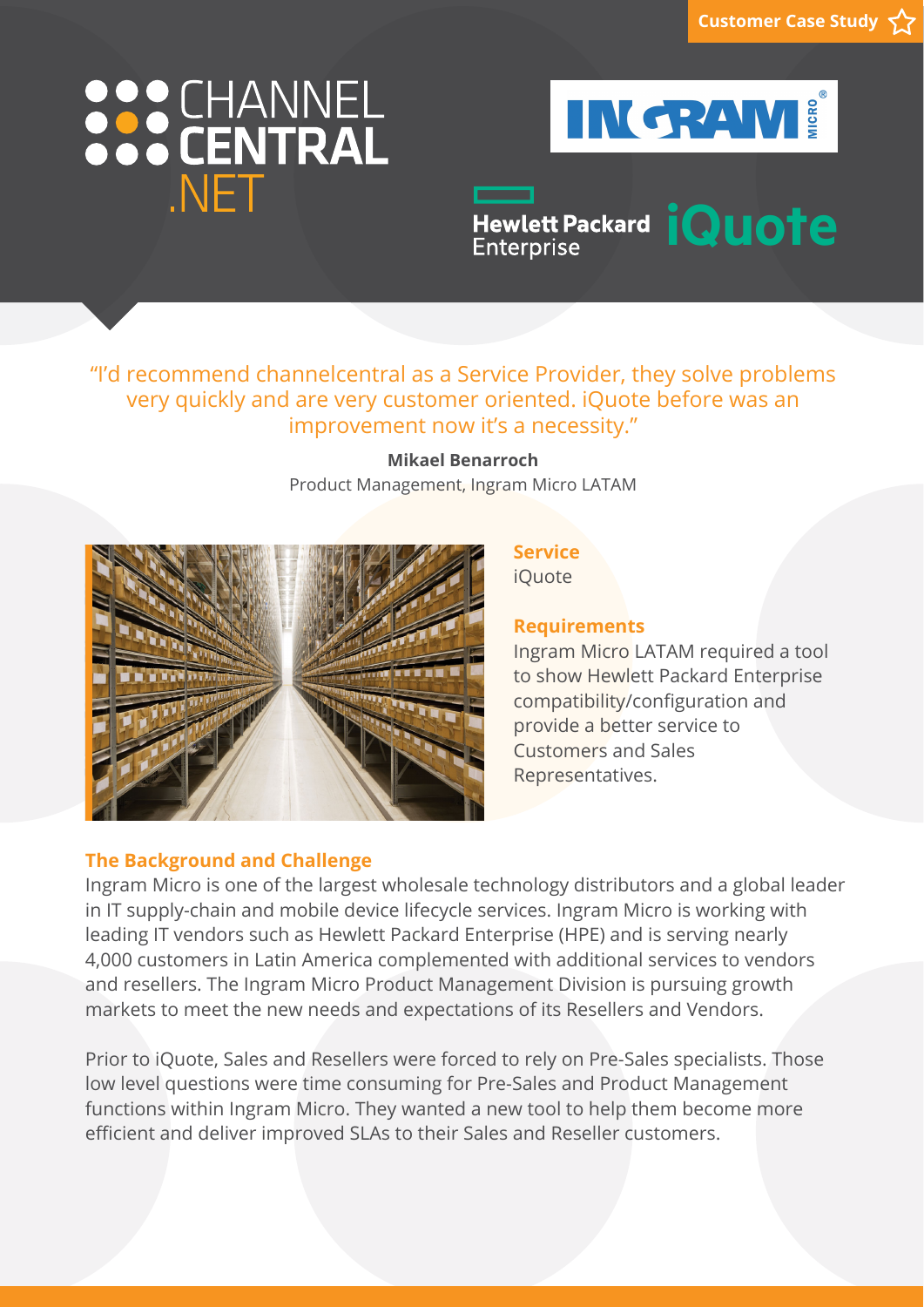#### **Solution**

iQuote was presented to Ingram Micro LATAM in early 2014 by channelcentral.net – the specialist Configure, Price, Quote (CPQ) organization contracted by HPE to develop and operate the HPE iQuote service.

Ingram Micro LATAM were able to see that iQuote delivers more than just a quotation engine. It was obvious that – once integrated – iQuote would encourage the general sales teams that are not focussed on Enterprise Business to drive additional sales, consult the reseller on product selection and shape sales processes to be more efficient.

channelcentral.net already provided iQuote across a number of Ingram Micro regions so it had been fully tested with their Worldwide customer base. With



the introduction of iQuote, Ingram Micro LATAM realized quickly that they could save time and capacity of Pre-Sales and Product Management with further implementation to encourage sales by answering questions directly without additional loops. They needed a better service for their customers and sales representatives. iQuote seemed the best way to quote simple configurations.

#### **Implementation and Benefits**

There are several touch points between Ingram Micro's Sales and Pre-Sales operations and the iQuote system:

- 1. The general Sales floor at Ingram Micro use iQuote to enable the account manager to build standard Build to Order configurations quickly and correctly.
- 2. Ingram Micro integrated the iQuote backend fully into their e-commerce systems so a Reseller does not need speak to the account manager to get the configuration out of the web-hosted iQuote instance.
- 3. The integration between HPE and Ingram Micro is an additional major asset where HP are able to provide quotes within the Partner Program. This solution shortens the time-to-quote for the reselling partner and reduces manual workload for both Ingram Micro and HPE.

From an internal perspective general Sales, Pre-Sales and Product Management functions use iQuote to build configurations that are shipped from the Ingram Micro warehouses across LATAM.

Beside the configurations part, iQuote is used mainly for compatibility checks. In the past for these kinds of checks the work of a HPE Pre-Sales specialist would be needed. With the use of iQuote, Ingram Micro is getting benefits from both sides – a confident sales force and a better focus from the HPE sales Specialists.